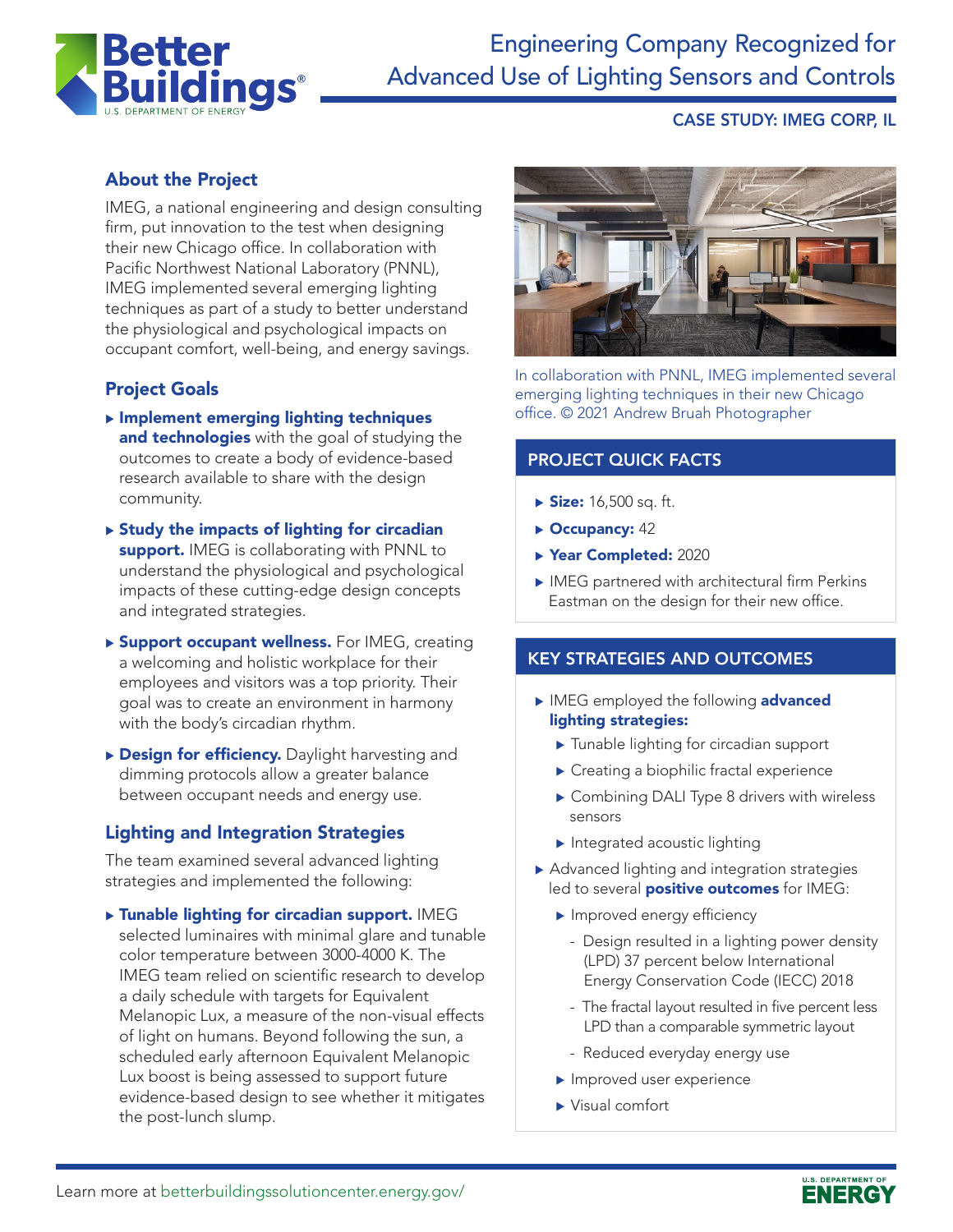## $\triangleright$  Creating a biophilic fractal experience through

lighting. To optimize occupant satisfaction, IMEG took their cues from nature. Softer biophilic design elements and rich accents were used in the reception area to balance the steely structure of an engineering firm. The layout of the office space was also carefully considered to evoke a fractal experience that is not only less straining for the eyes, and therefore more comfortable, but also more energy efficient. In fact, the fractal layout was found to have five percent less LPD than a comparable symmetric layout with similar illuminance targets.

#### ▶ Combining DALI Type 8 drivers and wireless

sensors. To save energy and create balanced illumination throughout the building, DALI Type 8 drivers were programmed to optimize the output of each luminaire section. Wireless occupancy sensors zoned with a small footprint were employed to meet the IECC zoning requirements and to make sure staff were comfortable and safe working after hours.

Integrated acoustic lighting. In the break room and other designated meeting places, IMEG installed suspended acoustic luminaires to create visual softness and reduce ambient noise.

### **Outcomes**

As part of PNNL's study, the design team monitored the outcomes of this design and gathered input from occupants who benefit from the ease of controls, energy reduction, and increased security.

Additional benefits include:



Integrated acoustic lighting at IMEG breakroom. © 2021 Andrew Bruah Photographer

- **Energy efficiency.** Design resulted in an LPD 37 percent below IECC 2018. Less efficacious tunable luminaires in the open office were offset with a diligent selection of the balance of luminaires.
- **Improved user experience.** Thoughtful programming and attention to user interfaces led to more intuitive office-wide touch screen control stations that give employees the ability to override lighting scenes and sequences when needed.
- $\triangleright$  Visual comfort. A fractal layout in coordination with micro-optics and glare control of the luminaires greatly improved occupant comfort.

## IMEG Recommendations

IMEG shares the following advice for building owners and lighting designers taking on similar projects:

- Review product samples in person. Consider reviewing the optical qualities and see the luminaires in person before specifying or purchasing. A Lambertian distribution may not be as comfortable to work under as one with more advanced optics. Evaluate lighting control stations for ease of use and functionality. IMEG recommends dimming controls with separate raise/lower buttons or sliders. These are generally more intuitive than those with press-andhold dimming buttons.
- $\triangleright$  Coordinate occupancy zones with furniture layout. This makes sure that zones aren't partially in and out of workstations. To achieve alignment, consider overlaying the lighting plan with the furniture layout when determining zones.
- $\triangleright$  Attend to the details to satisfy different illumination needs. Staff who primarily work on computers often desire much less illumination than those who do paper-based tasks. A DALI protocol allows for tighter optimization and balanced illuminance levels while further reducing energy use. As an alternative, if the layout is symmetrical, IMEG recommends lowering overall illumination and using task lights for staff with higher illumination needs. However, this may not result in the enhanced balance that an individually addressable control protocol could provide.
- $\triangleright$  Provide training in multiple formats. Even with a highly technical staff, the control system was complex enough that IMEG established a multifaceted educational approach to support the crossgenerational staff. To ensure success and adoption,